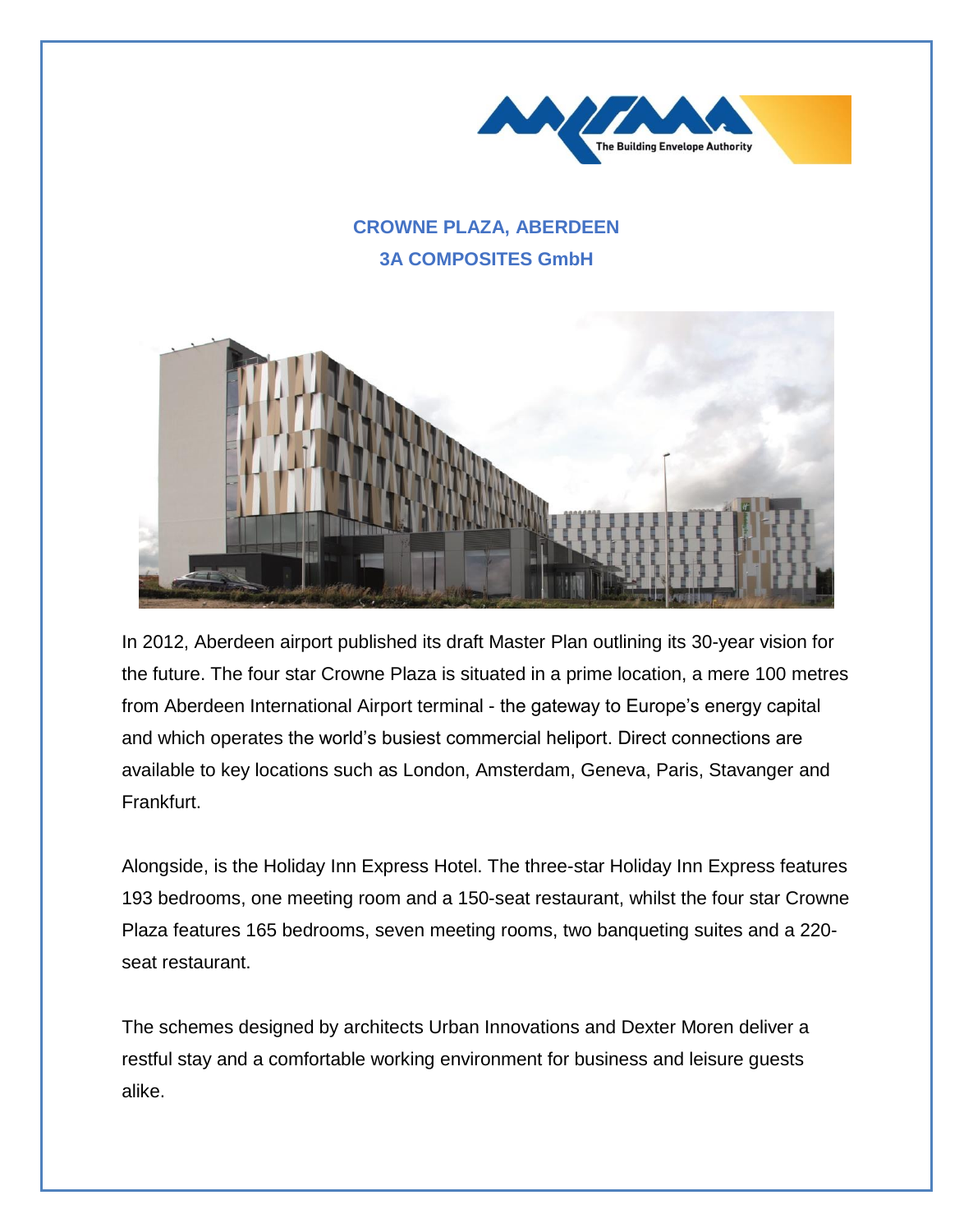The external envelopes of the hotels have been developed as an architectural family. Both buildings complement each other but also retain their own identities. The Holiday Inn Express is a white rendered box. A simple rhythm of bedroom windows weaves across the elevations reflecting a standardised room layout and internal use.



The Crowne Plaza is considered the 'bigger brother'. The concept of a box on a plinth has been developed however, the materials used vary. The front entrance elevation highlights this hotel as a luxury destination whilst projecting ALUCOBOND® cassettes offer a unique prismatic effect to the upper levels.